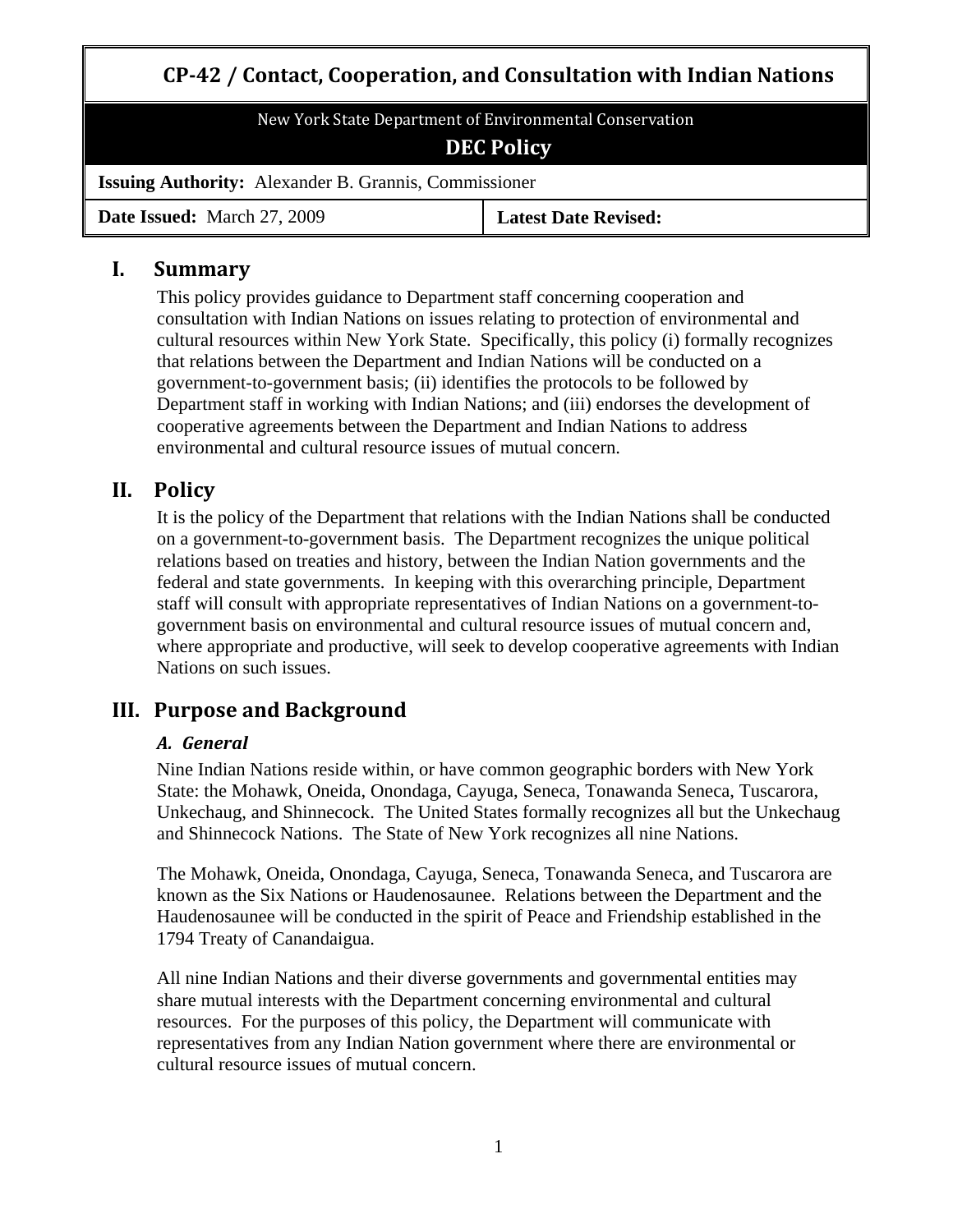The Department interacts with Indian Nations in two critical areas of mutual importance: the environment (including air, land use, water, fish and wildlife) and cultural resources (including sacred sites, traditional cultural properties, artifacts, ancestral remains, cultural items, and pre- and post-contact historic sites). It does so in several capacities, including, but not limited to, permit application review, site remediation, hunting and fishing regulation, and the development, implementation, and enforcement of regulations.

It also has care, custody and responsibility for 13 percent of the State's land area, and, as such, is its largest single steward of archaeological resources. The Department wishes to ensure that its actions with respect to the environment and cultural resources are sensitive to the concerns of Indian Nations, and that the perspective of the recognized Indian Nations is sought and taken into account when the Department undertakes an action having implications for Indian Nations or their territories.

#### *B. Consultation*

Close consultation ensures that the Department and Indian Nations are better able to adopt and implement environmental and cultural resource protection policies and programs in a manner that is cognizant of shared concerns and interests. Additionally, mutually beneficial cooperation and the appropriate resolution of occasional disagreements or misunderstandings can best be achieved if there is a commitment to regular consultation on environmental and cultural resource issues of mutual concern. While successful intergovernmental communication and cooperation are not guarantees of agreement on every issue, communication and cooperation will ensure a durable, effective working relationship between the Department and Indian Nations.

Communication between the Department and Indian Nations should be direct and involve two-way dialogue and feedback. Meetings between Indian Nation representatives and Department policy and/or technical staff, as appropriate, can increase understandings of any proposed actions and enhance the development of effective outcomes and solutions. Face-to-face meetings are generally desirable; however, phone calls, correspondence, and other methods of communication are also encouraged.

Identifying the need for consultation and making the decision to consult may be difficult to determine in some cases and will vary among the diverse Indian Nation governments. The main guide, though, and one that requires further delineation, is that consultation is required for any Department decision or action which could foreseeably have Indian Nation implications. Consultation can be initiated by either the Department or an Indian Nation. The Department understands that its planning and permitting processes may not be familiar to the Nations and shall take that into account when initiating consultation. To ensure sufficient time for input before decisions are made and actions taken, early involvement of Indian Nations is essential.

Good faith efforts should be undertaken to involve Indian Nations. The Department should strive to ensure that appropriate communication and response for any particular Indian Nation government or governmental entity is provided to any request for consultation.

#### *C. Protection of Environmental Resources*

Since all the natural world is interconnected and interrelated, environmental issues transcend geographic boundaries. As such, there are numerous unexplored opportunities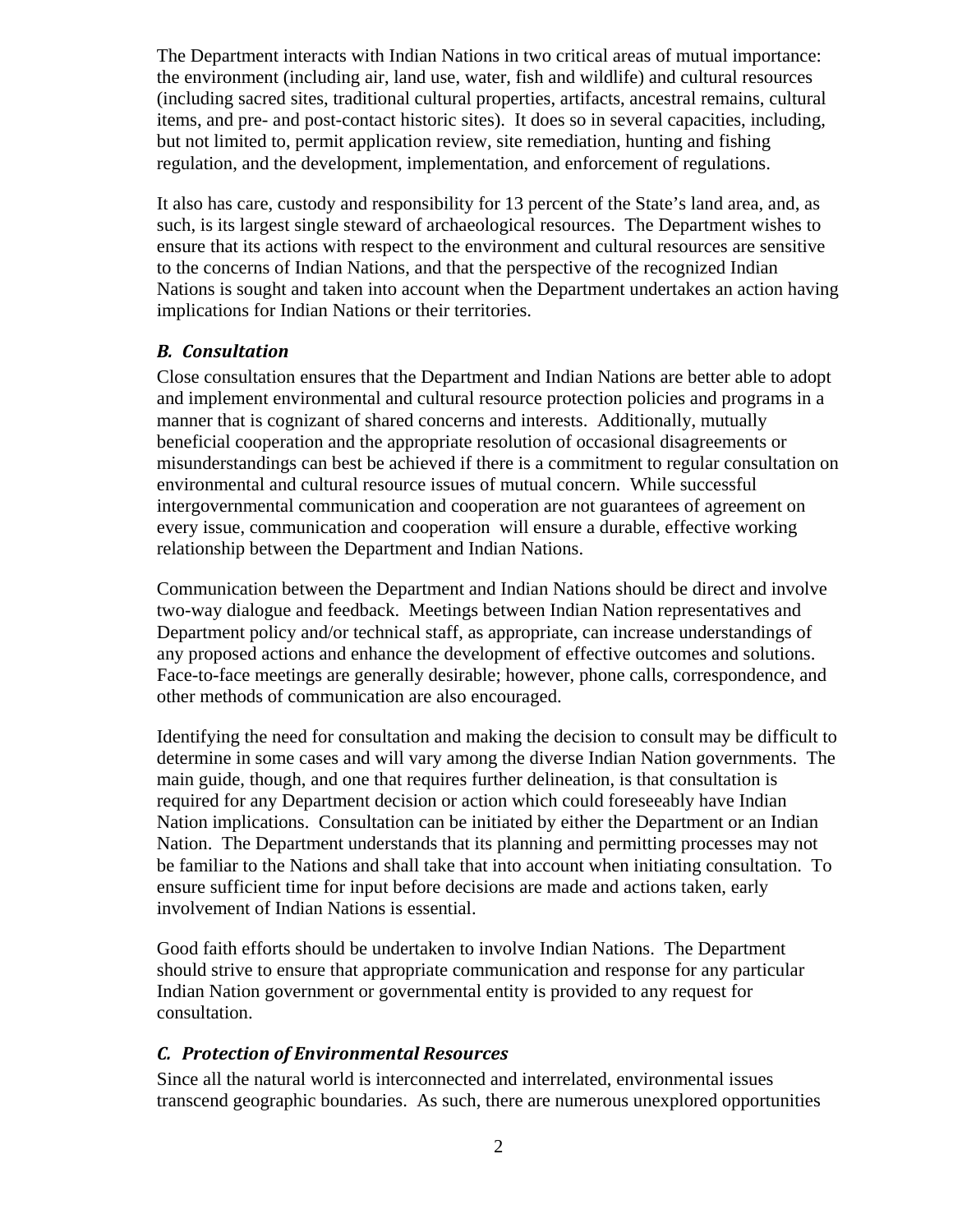for the Department and Indian Nations to pursue programs and policies through partnership for the betterment of all of our communities and citizens.

The Department and Indian Nations share key roles in protecting and preserving natural and cultural resources important to all citizens, and early consultation and cooperation between the Department and Indian Nations will foster more comprehensive protection and preservation of those resources.

#### *D. Protection of Cultural Resources*

The preservation of Native American sacred sites, pre- and post-contact historic sites, and traditional cultural properties, and the preservation, disposition, and repatriation, when appropriate, of Native American ancestral remains, funerary objects, artifacts, cultural items, and cultural property ("Native American Sites and Objects") displays respect for Indian Nations, and preserves the historical, ancestral, and cultural heritage of Indian Nations and all New Yorkers. Actions approved, undertaken, or funded by the Department may have the unintended and inadvertent result of disturbing or adversely affecting Native American Sites and Objects. Accordingly, early consultation with Indian Nations connected to such Native American Sites and Objects is necessary to ensure proper and respectful treatment and to avoid any irreplaceable loss.

The careful consideration of the preservation, disposition, and repatriation of Native American Sites and Objects is consistent with the State Historic Preservation Act, State Environmental Quality Review Act, the federal Native American Graves Protection and Repatriation Act, and the National Historic Preservation Act.

### **IV. Responsibility**

The Department's Office of Environmental Justice in the Office of General Counsel will provide oversight to ensure compliance with this policy. It shall assess the policy's effectiveness and initiate changes as needed, and shall appoint an individual to serve as Indian Nations Affairs Coordinator for all matters concerning this policy. The Office of Environmental Justice will maintain a list of current contacts for each Indian Nation, and will provide the contact list and any updates to the list to regional and central office staff.

All the Department's divisions and regional offices will fully cooperate and work closely with the Office of Environmental Justice in the implementation of this policy. Each division and regional office will appoint a single point of contact for Indian Nation matters; and each will identify that individual to the Office of Environmental Justice. Each division and regional office may issue its own guidance to further the implementation of this policy. Such guidance shall be developed in consultation with the Office of Environmental Justice to ensure consistency with this policy and uniformity of application throughout the Department.

The Commissioner and Department staff will strive to meet with representatives of each Indian Nation on an annual basis to continue to foster this cooperative, government-togovernment policy.

### **V. Procedure**

This policy is intended solely for the purpose of facilitating intergovernmental cooperation between the Department and recognized Indian Nations and may not serve as a basis for any legal claim against the Department or its employees, agents, or contractors. Nothing in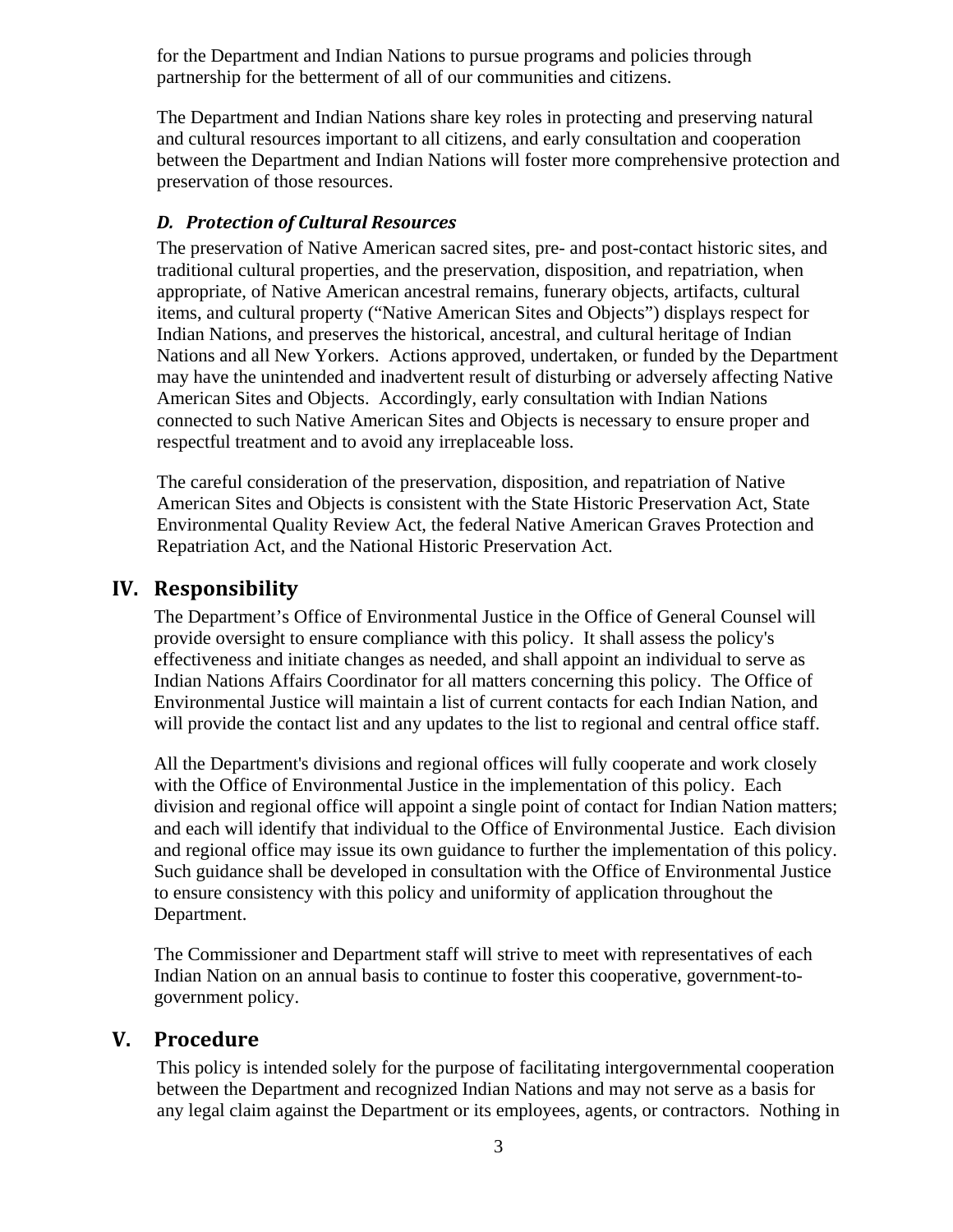this policy shall or is intended to modify, diminish, or alter any rights and is not intended to create any right, benefit, obligation, or cause of action, whether direct or indirect, for any person or entity.

### *A. Contact*

Department staff are encouraged to engage in regular contact with representatives of Indian Nations, especially program counterparts, in order to facilitate a cordial and cooperative working relationship. Informal contacts (e.g., telephone calls and in-person meetings) should be conducted on an as-needed basis, without the necessity of prior review or approval. Formal written contacts or contacts resulting in commitments should be coordinated with the appropriate Department executive, Office of Environmental Justice and, if deemed necessary, legal staff.

### *B. Consultation*

Department staff shall consult with appropriate Indian Nation representatives on a government-to-government basis regarding matters affecting Indian Nation interests, with the goal of creating durable intergovernmental relationships that promote cooperative partnerships on environmental and cultural resource issues of mutual concern. As used herein:

- "Consultation" means open and effective communication in a cooperative process that, to the extent practicable and permitted by law, works toward a consensus before a decision is made or an action is taken. Consultation should begin as early as practical, and, where appropriate, consultation should continue through the implementation of such decision or action. Consultation means more than simply informing affected Indian Nations about what the Department is planning. Consultation is a process, not a guarantee of agreement on outcomes. Consultation should not be limited to specific issues or actions, but applied broadly in order to achieve mutually beneficial priorities, programs and interests.
- "Affecting Indian Nation interests" means a proposed action or activity, whether undertaken directly by the Department or by a third party requiring a Department approval or permit, which may have a direct foreseeable, or ascertainable effect on environmental or cultural resources of significance to one or more Indian Nations, whether such resources are located on or outside of Indian Nation Territory.
- "Indian Nation Territory" means all lands within the exterior boundaries of any Indian reservation and all lands held in trust by the federal government for any Indian Nation.

It is expected that Department staff will work with each Indian Nation to identify categories of actions or activities that will likely require consultation. As this policy is implemented, the Department will cooperatively establish with affected Indian Nations the manner and time frame for consultation, and will strive to accommodate the differences in deliberative processes. When a regulatory or policy change is planned that may affect Indian Nation interests, the Department will invite interested Indian Nations to consult on a government-to-government basis. The Department will be receptive to requests from Indian Nations for intergovernmental consultation on actions, policies, and issues within the Department's authority.

To further achieve proper contact and consultation the Department will develop and conduct sensitivity training of all staff who will or may implement this policy. To the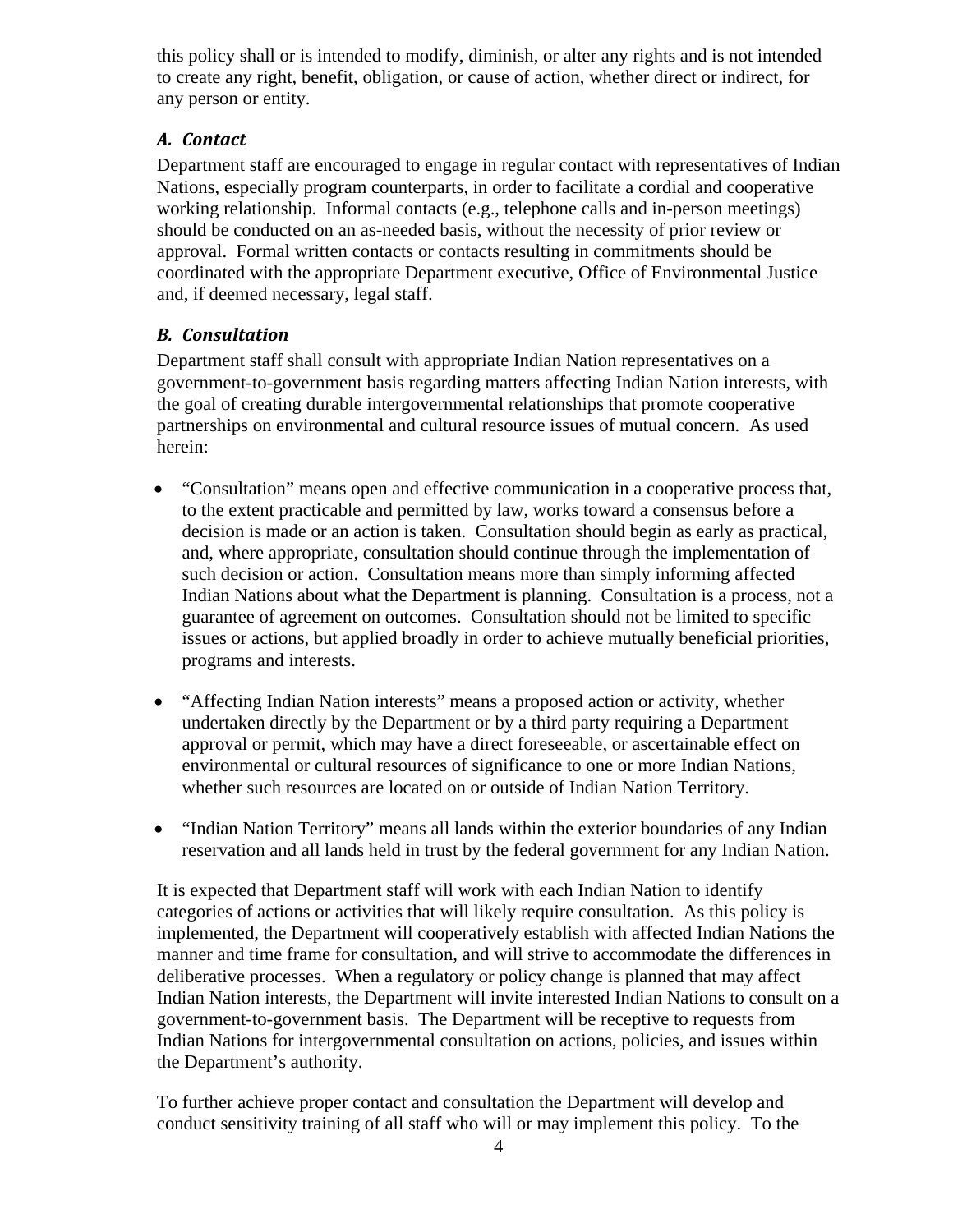extent that it is achievable, the development and conduct of such training shall include Indian Nation representation.

#### *C. General Consultation Subjects*

#### **1. Environmental Resources**

The Department is committed to working cooperatively with Indian Nations to address issues of mutual concern involving environmental resources, whether located on or outside of Indian Nation Territory. The Department recognizes that environmental resources transcend these boundaries, and that protection and preservation of those resources requires close cooperation between the Department and Indian nations. The Department also recognizes that environmental impacts transcend these boundaries and remediation and reduction of impacts should be addressed cooperatively.

Where appropriate, the Department may consider entering into a written cooperative agreement or agreements with one or more Indian Nations where it will achieve protection, preservation, or remediation of such environmental resources. With respect to environmental matters occurring wholly or partly on Indian Nation Territory, the Department shall seek to achieve protection, preservation or remediation of such resources through development of a cooperative agreement or agreements with that Indian Nation.

#### **2. Hunting, Fishing, and Gathering**

The Department recognizes that hunting, fishing, and gathering are activities of cultural and spiritual significance to the Indian Nations. The Department is committed to collaborating with Indian Nations to develop written cooperative agreements that protect the rights of such Nations to engage in these activities consistent with the Department's interest in protection and management of the State's natural resources.

#### **3. Cultural Resources**

The Department recognizes the importance of Native American Sites and Objects to Indian Nations. Specifically, for example, the Department recognizes the profound connection Indian Nations and their citizens have with their ancestors and their preeminent desire, therefore, to protect them from disturbance. The Department also recognizes that there are locations within the State that have great cultural and pre- and post-contact historical significance to Indian Nations that require similar protection.

The Department, in consultation with each Indian Nation and with the Office of Parks, Recreation and Historic Preservation, will develop a map showing the area of aboriginal occupation of each Indian Nation within the State. When the Department undertakes an action that might affect a Native American Site or Object, including but not limited to a known or potential burial, or pre- or post-contact historic site, or traditional cultural property or sacred site, it will use this information to notify and consult with any Indian Nation claiming interest in the site location, including Nations that formerly resided within the State. Similarly, the Department will